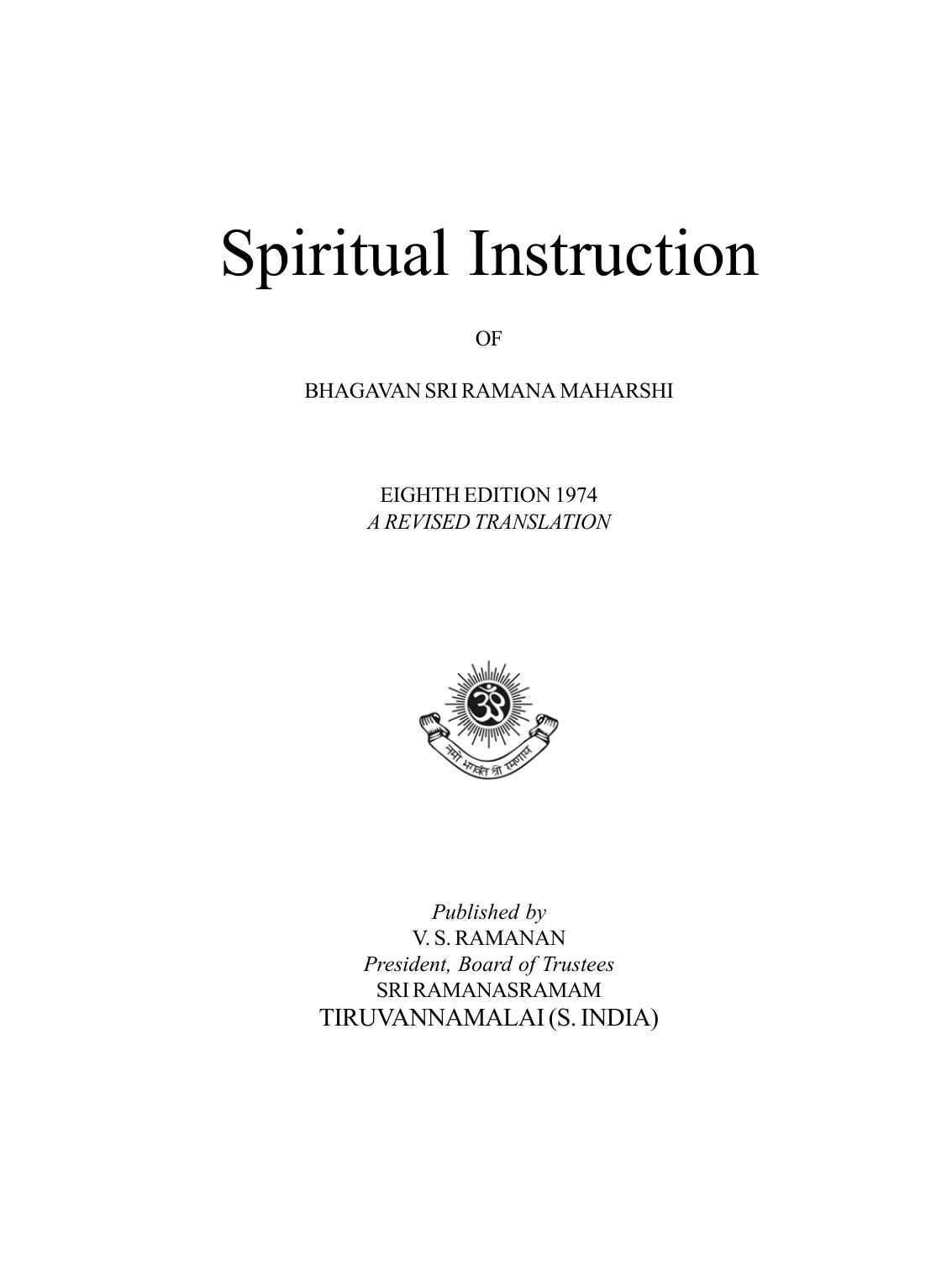# FOREWORD TO THE ORIGINAL TAMIL VERSION

The Tamil-speaking world knows the life-history and the spiritual instructions of Bhagavan Sri Ramana Maharshi well through the books which have already come out. He shines in the resplendent Arunachala Hill (Tiruvannamalai) as the sun of knowledge which destroys the sorrows of those who worship him. In this book named Upadesa Manjari (bouquet of spiritual instructions) Sri Natanananda, a true devotee of his, who serves and praises him by laying at his lotus feet many garlands of songs, has brought out Bhagavan's words heard by him at different times. They consist of questions and answers comprising four chapters entitled *upadesa* (instruction), *abhyasa* (practice), *anubhava* (experience) and *arudha* (attainment). I humbly request devotees to accept this small book which offers wholesome food for the spirit.

> VISWANATHAN SRI RAMANASRAMAM 2-2-34

> > Page

#### INVOCATION

# **CONTENTS**

**FOREWORD** INVOCATION IMPORTANCE OF THE WORK 2 3 3

#### **CHAPTER**

| I INSTRUCTION (Upadesa)   | 4  |
|---------------------------|----|
| II PRACTICE (Abhyasa)     | 6  |
| III EXPERIENCE (Anubhava) | 13 |
| IV ATTAINMENT (Arudha)    | 15 |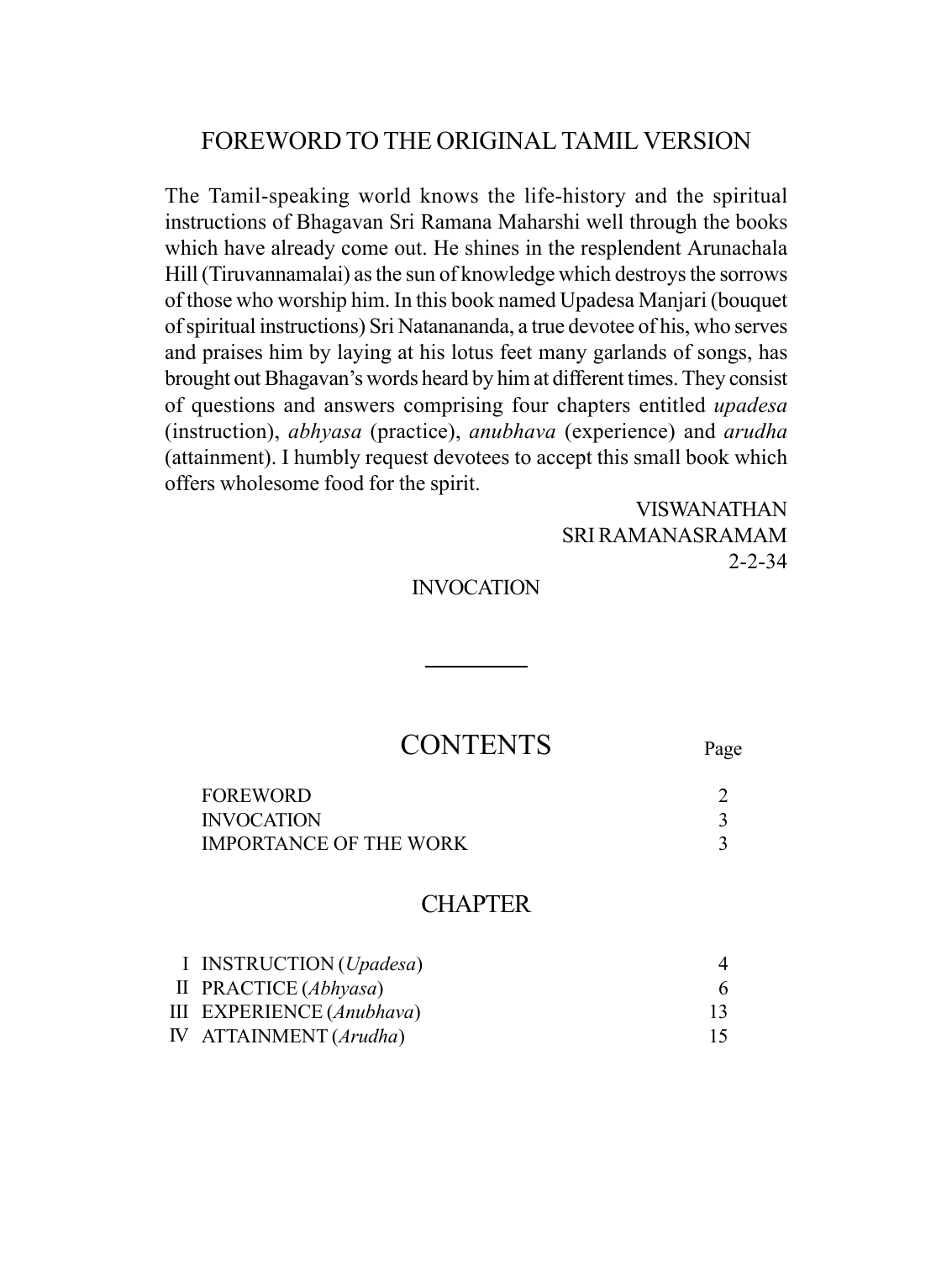I seek refuge at the sacred feet of the blessed Ramana, who performs the entire work of creation, preservation and destruction, while remaining wholly unattached, and who makes us aware of what is real and thus protects us, that I may set down his words fittingly.

## IMPORTANCE OF THE WORK

Worshipping with the instruments (of thought, word and body) the sacred lotus feet of Bhagavan Sri Ramana Maharshi, the very embodiment of the beginningless infinite supreme Brahman, the *Satchitananda* (existence, consciousness, bliss), I have gathered this bouquet of the flowers of his instructions (*upadesamanjari*) for the benefit of those who are foremost among the seekers of Liberation and who are adored by learned persons, in order that they might adorn themselves with it and attain salvation.

This book is an epitome of the immortal words of that great soul, Sri Ramana Maharshi, whose teachings entirely dispelled the doubts and wrong notions of this humble person even as the sun dispels darkness.

The subject of this book is that eternal Brahman which shines as the pinnacle and heart of all the *Vedas* and *Agamas*.

That incomparable Self-realization (*atmasiddhi*) which is praised by all the Upanisads and which is the supreme good to be sought by all noble aspirants (*brahmavids*) is the theme of this work.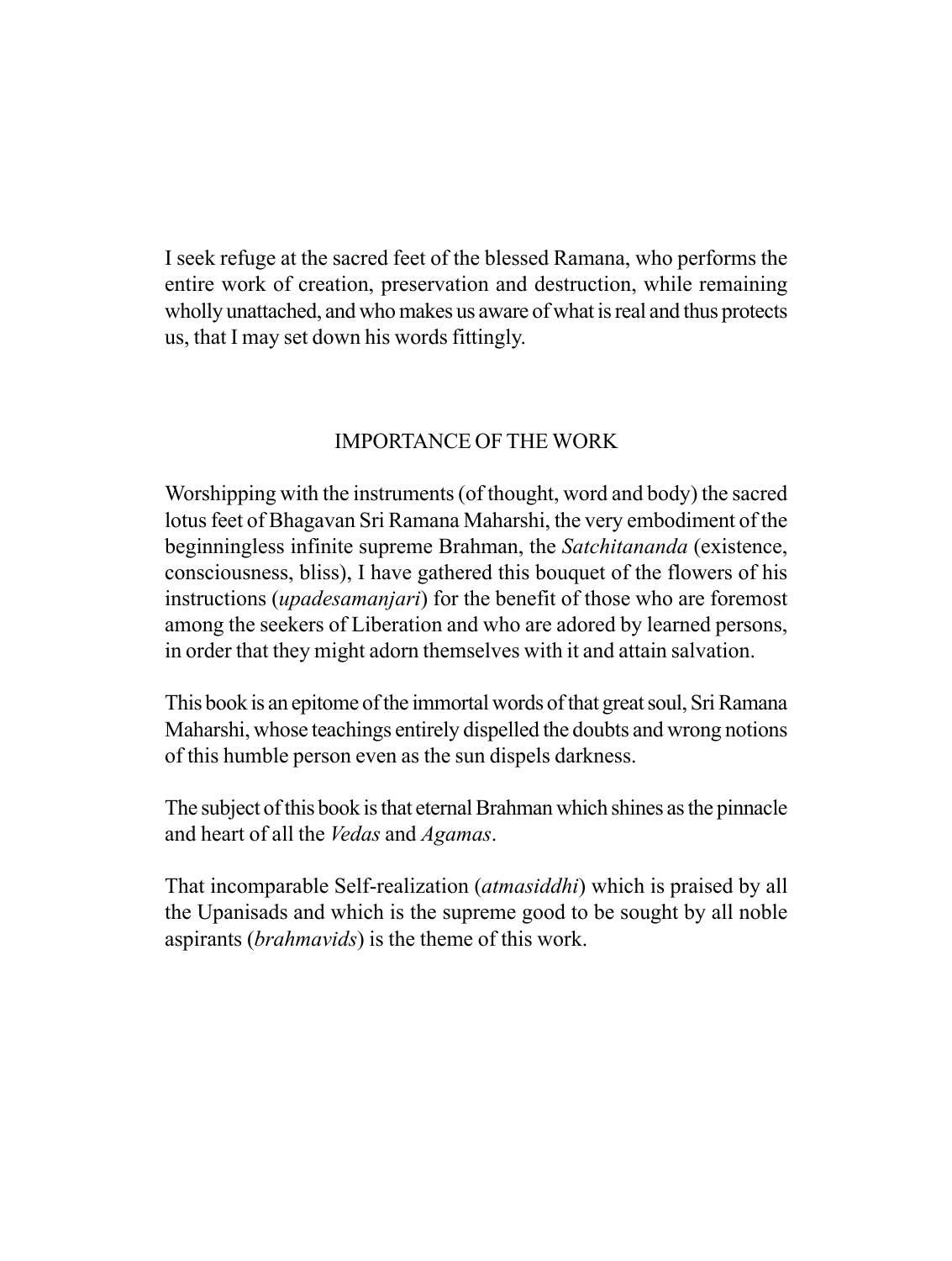# CHAPTER 1

# **INSTRUCTION** (*Upadesa*)

#### 1. *What are the marks of a real teacher (Sadguru)*?

Steady abidance in the Self, looking at all with an equal eye, unshakeable courage at all times, in all places and circumstances, etc.

2. *What are the marks of an earnest disciple (sadsisya)*?

An intense longing for the removal of sorrow and attainment of joy and an intense aversion for all kinds of mundane pleasure.

3. *What are the characteristics of instruction (upadesa)*?

The word '*upadesa*' means : 'near the place or seat' (*upa* - near, *desa* - place or seat). The Guru who is the embodiment of that which is indicated by the terms *sat, chit,* and *ananda* (existence, consciousness and bliss), prevents the disciple who, on account of his acceptance of the forms of the objects of the senses, has swerved from his true state and is consequently distressed and buffeted by joys and sorrows, from continuing so and establishes him in his own real nature without differentiation.

*Upadesa* also means showing a distant object quite near. It is brought home to the disciple that the Brahman which he believes to be distant and different from himself is near and not different from himself.

4. *If it be true that the Guru is one's own Self (atman), what is the principle underlying the doctrine which says that, however learned a disciple may be or whatever occult powers he may possess, he cannot attain self-realization (atma-siddhi) without the grace of the Guru*?

Although in absolute truth the state of the *Guru* is that of oneself it is very hard for the Self which has become the individual soul (*jiva*) through ignorance to realize its true state or nature without the grace of the *Guru*.

All mental concepts are controlled by the mere presence of the real *Guru*. If he were to say to one who arrogantly claims that he has seen the further shore of the ocean of learning or one who claims arrogantly that he can perform deeds which are well-nigh impossible, "Yes, you learnt all that is to be learnt, but have you learnt (to know) yourself? And you who are capable of performing deeds which are almost impossible, have you seen yourself?", they will bow their heads (in shame) and remain silent. Thus it is evident that only by the grace of the *Guru* and by no other accomplishment is it possible to know oneself.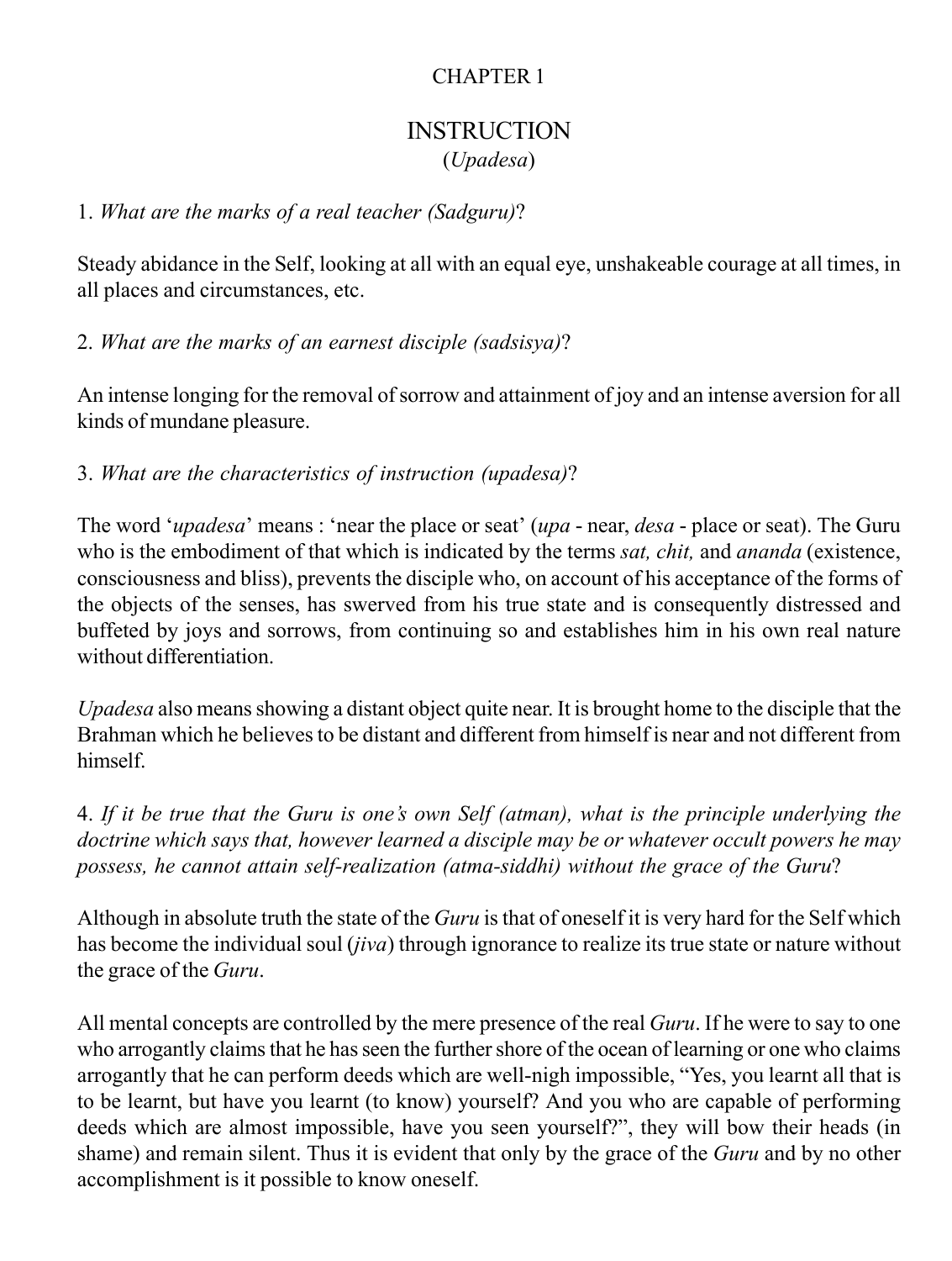#### 5. *What are the marks of the Guru's grace*?

It is beyond words or thoughts.

6. *If that is so, how is it that it is said that the disciple realizes his true state by the Guru's grace*?

It is like the elephant which wakes up on seeing a lion in its dream. Even as the elephant wakes up at the mere sight of the lion, so too is it certain that the disciple wakes up from the sleep of ignorance into the wakefulness of true knowledge through the *Guru's* benevolent look of grace.

# 7. *What is the significance of the saying that the nature of the real Guru is that of the Supreme Lord (Sarvesvara)*?

In the case of the individual soul which desires to attain the state of true knowledge or the state of Godhood (*Isvara*) and with that object always practises devotion, when the individual's devotion has reached a mature stage, the Lord who is the witness of that individual soul and identical with it, comes forth in human form with the help of *sat-chit-ananda*, His three natural features, and form and name which he also graciously assumes, and in the guise of blessing the disciple, absorbs him in Himself. According to this doctrine the *Guru* can truly be called the Lord.

# 8. *How then did some great persons attain knowledge without a Guru*?

To a few mature persons the Lord shines as the light of knowledge and imparts awareness of the truth.

## 9. *What is the end of devotion (bhakti) and the path of Siddhanta (i.e., Saiva Siddhanta)*?

It is to learn the truth that all one's actions performed with unselfish devotion, with the aid of the three purified instruments (body, speech and mind), in the capacity of the servant of the Lord, become the Lord's actions, and to stand forth free from the sense of 'I' and 'mine'. This is also the truth of what the *Saiva-Siddhantins* call *para-bhakti* (supreme devotion) or living in the service of God *(irai-pani-nittral)*.

10. *What is the end of the path of knowledge (jnana) or Vedanta*?

It is to know the truth that the 'I' is not different from the Lord (*Isvara*) and to be free from the feeling of being the doer *(kartrtva, ahamkara).*

# 11. *How can it be said that the end of both these paths is the same*?

Whatever the means, the destruction of the sense 'I' and 'mine' is the goal, and as these are interdependent, the destruction of either of them causes the destruction of the other; therefore in order to achieve that state of Silence which is beyond thought and word, either the path of knowledge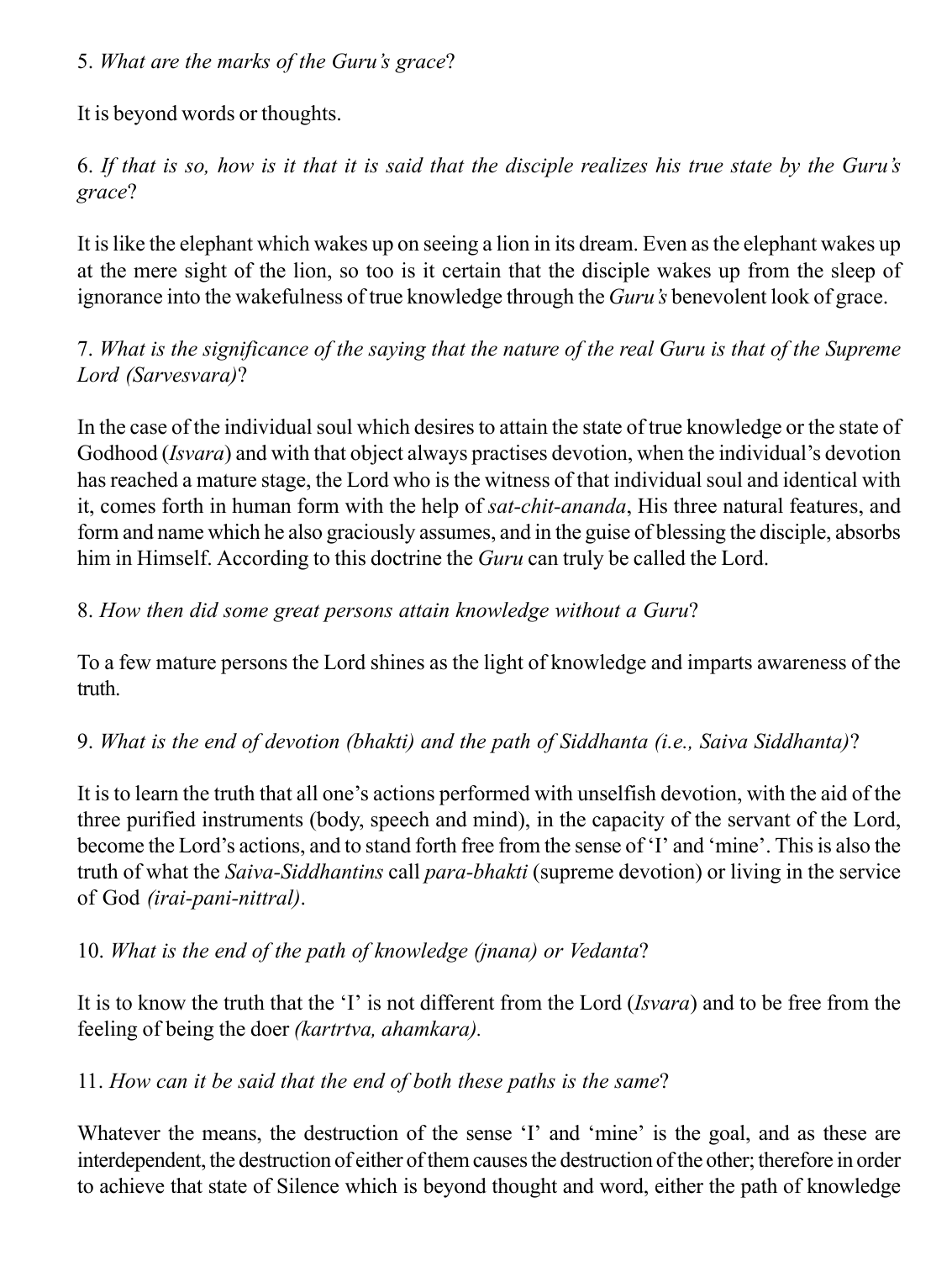which removes the sense of 'I' or the path of devotion which removes the sense of 'mine', will suffice. So there is no doubt that the end of the paths of devotion and knowledge is one and the same.

*NOTE:* So long as the 'I' exists it is necessary to accept the Lord also. If any one wishes to regain easily the supreme state of identity (*sayujya*) now lost to him, it is only proper that he should accept this conclusion.

#### 12. *What is the mark of the ego*?

 $\mathcal{L}_\text{max}$  , and the set of the set of the set of the set of the set of the set of the set of the set of the set of the set of the set of the set of the set of the set of the set of the set of the set of the set of the

The individual soul of the form of 'I' is the ego The Self which is of the nature of intelligence (*chit*) has no sense of 'I'. Nor does the insentient body possess a sense of 'I'. The mysterious appearance of a delusive ego between the intelligent and the insentient, being the root cause of all these troubles, upon its destruction by whatever means, that which really exists will be seen as it is. This is called Liberation (*moksha*).

#### CHAPTER II

## **PRACTICE** (*Abhyasa*)

#### 1. *What is the method of practice*?

As the Self of a person who tries to attain Self-realization is not different from him and as there is nothing other than or superior to him to be attained by him, Self-realization being only the realization of one's own nature, the seeker of Liberation realizes, without doubts or misconceptions, his real nature by distinguishing the eternal from the transient, and never swerves from his natural state. This is known as the practice of knowledge. This is the enquiry leading to Self-realization.

## 2. *Can this path of enquiry be followed by all aspirants*?

This is suitable only for the ripe souls. The rest should follow different methods according to the state of their minds.

#### 3. *What are the other methods*?

They are (i) *stuti*, (ii) *japa*, (iii) *dhyana*, (iv) *yoga*,(v) *jnana*, etc.

(i) *stuti* is singing the praises of the Lord with a great feeling of devotion.

(ii) *japa* is uttering the names of the gods or sacred *mantras* like *Om* either mentally or verbally.(While following the methods of *stuti* and *japa* the mind will sometimes be concentrated (*lit*. closed) and sometimes diffused (*lit*. open). The vagaries of the mind will not be evident to those who follow these methods).

(iii) *dhyana* denotes the repetition of the names, etc., mentally (*japa*) with feelings of devotion. In this method the state of the mind will be understood easily. For the mind does not become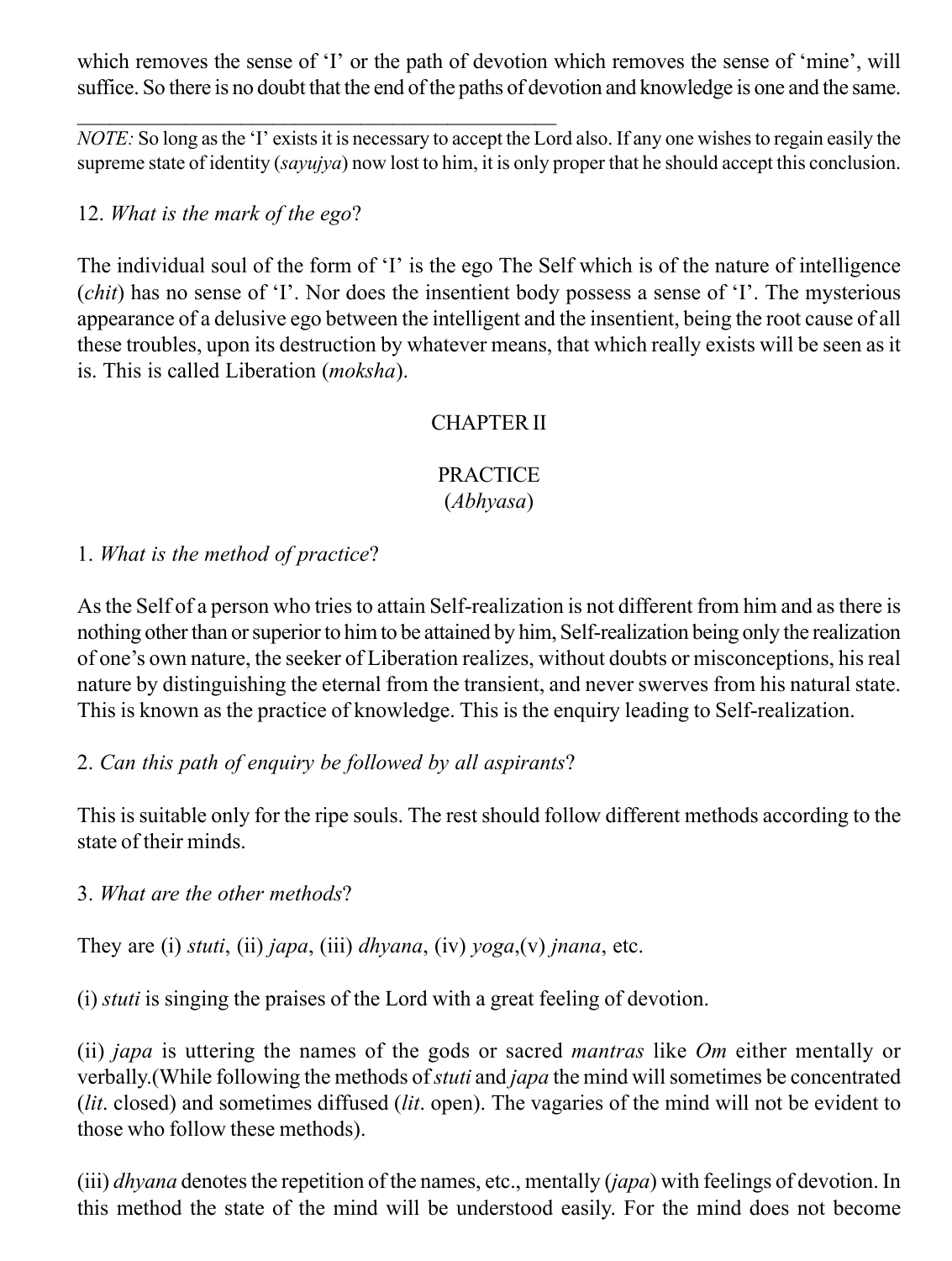concentrated and diffused simultaneously. When one is in *dhyana* it does not contact the objects of the senses, and when it is in contact with the objects it is not in *dhyana*. Therefore those who are in this state can observe the vagaries of the mind then and there and by stopping the mind from thinking other thoughts, fix it in *dhyana*. Perfection in *dhyana* is the state of abiding in the Self (*lit.*, abiding in the form of 'that' *tadakaranilai*) .

As meditation functions in an exceedingly subtle manner at the source of the mind it is not difficult to perceive its rise and subsidence.

(iv) *yoga*: The source of the breath is the same as that of the mind; therefore the subsidence of either leads effortlessly to that of the other. The practice of stilling the mind through breath control (*pranayama*) is called yoga.

Fixing their minds on psychic centres such as the *sahasrara* (*lit.* the thousand-petalled lotus) yogis remain any length of time without awareness of their bodies. As long as this state continues they appear to be immersed in some kind of joy. But when the mind which has become tranquil emerges (becomes active again) it resumes its worldly thoughts. It is therefore necessary to train it with the help of practices like *dhyana*, whenever it becomes externalised. It will then attain a state in which there is neither subsidence nor emergence.

(v) *jnana* is the annihilation of the mind in which it is made to assume the form of the Self through the constant practice of *dhyana* or enquiry (*vichara*). The extinction of the mind is the state in which there is a cessation of all efforts. Those who are established in this state never swerve from their true state. The terms 'silence' (*mouna*) and inaction refer to this state alone.

*NOTE:* (1) All practices are followed only with the object of concentrating the mind. As all the mental activities like remembering, forgetting, desiring, hating, attracting, discarding, etc., are modifications of the mind, they cannot be one's true state. Simple, changeless being is one's true nature. Therefore to know the truth of one's being and to be it, is known as release from bondage and the destruction of the knot (*granthi nasam*). Until this state of tranquillity of mind is firmly attained, the practice of unswerving abidance in the Self and keeping the mind unsoiled by various thoughts, is essential for an aspirant.

(2) Although the practices for achieving strength of mind are numerous, all of them achieve the same end. For it can be seen that whoever concentrates his mind on any object, will, on the cessation of all mental concepts, ultimately remain merely as that object. This is called successful meditation (*dhyana siddhi*). Those who follow the path of enquiry realize that the mind which remains at the end of the enquiry is Brahman. Those who practise meditation realize that the mind which remains at the end of the meditation is the object of their meditation. As the result is the same in either case it is the duty of aspirants to practise continuously either of these methods till the goal is reached.

# 4. *Is the state of 'being still' a state involving effort or effortless*?

 $\mathcal{L}_\text{max}$  , and the set of the set of the set of the set of the set of the set of the set of the set of the set of the set of the set of the set of the set of the set of the set of the set of the set of the set of the

It is not an effortless state of indolence. All mundane activities which are ordinarily called effort are performed with the aid of a portion of the mind and with frequent breaks. But the act of communion with the Self (*atma vyavahara*) or remaining still inwardly is intense activity which is performed with the entire mind and without break.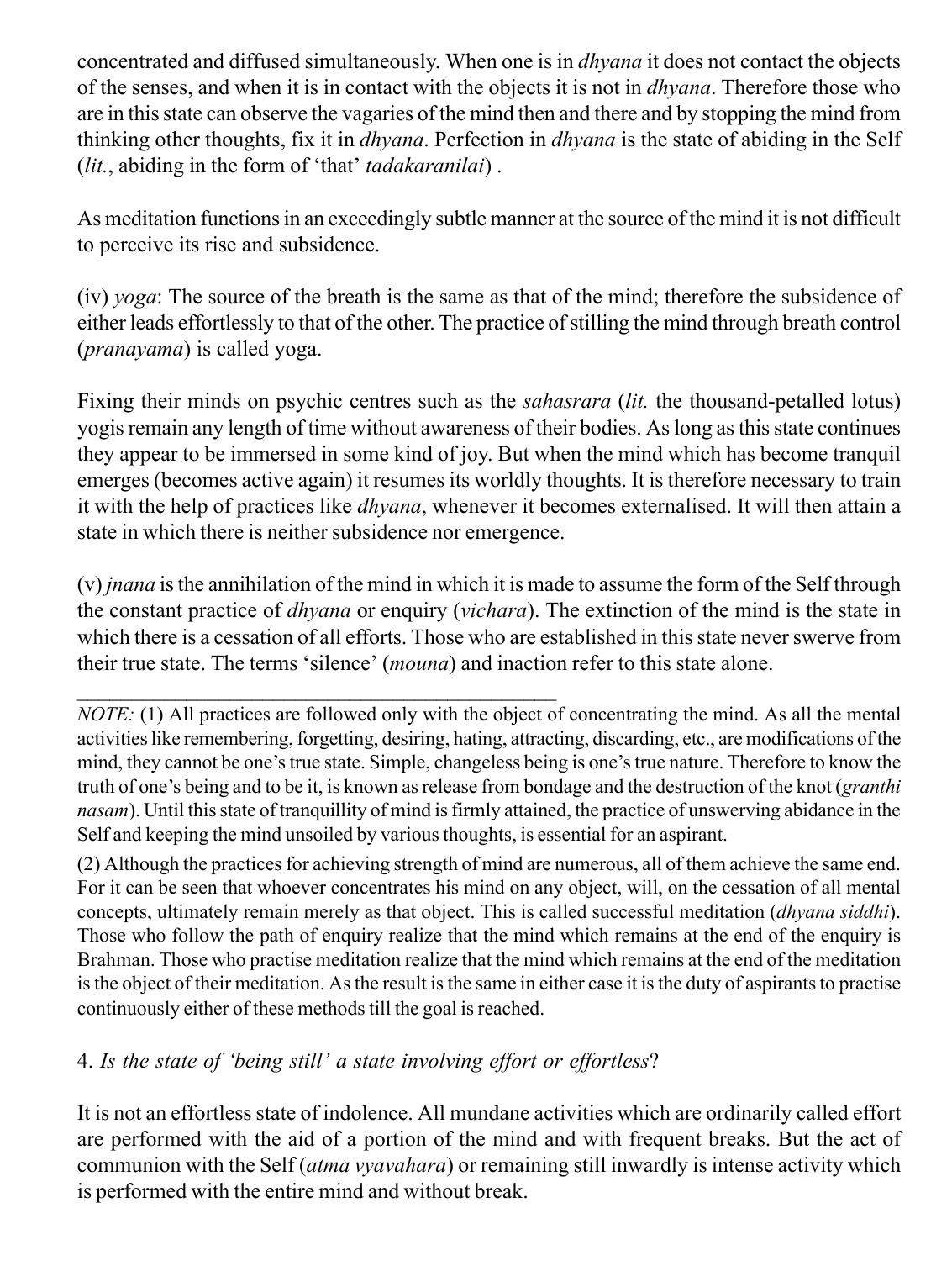*Maya* (delusion or ignorance) which cannot be destroyed by any other act is completely destroyed by this intense activity which is called 'silence' (*mouna*).

# 5. *What is the nature of maya*?

Maya is that which makes us regard as non-existent the Self, the Reality, which is always and everywhere present, all-pervasive and self-luminous, and as existent the individual soul (*jiva*), the world (*jagat*), and God (*para*) which have been conclusively proved to be non-existent at all times and places.

# 6. *As the Self shines fully of its own accord why is it not generally recognised like the other objects of the world by all persons*?

Wherever particular objects are known it is the Self which has known itself in the form of those objects. For what is known as knowledge or awareness is only the patency of the Self (*atma sakti*). The Self is the only sentient object. There is nothing apart from the Self. If there are such objects they are all insentient and therefore cannot either know themselves or mutually know one another. It is because the Self does not know its true nature in this manner that it seems to be immersed and struggling in the ocean of birth (and death) in the form of the individual soul.

7. *Although the Lord is all-pervasive it appears, from passages like "adorning him through His Grace", that He can be known only through His grace. How then can the individual soul by its own efforts attain self-realization in he absence of the Lord's Grace*?

As the Lord denotes the Self and as Grace means the Lord's presence or revelation, there is no time when the Lord remains unknown. If the light of the sun is invisible to the owl it is only the fault of that bird and not of the sun. Similarly can the unawareness by ignorant persons of the Self which is always of the nature of awareness be other than their own fault? How can it be the fault of the Self? It is because Grace is of the very nature of the Lord that He is well-known as 'the blessed Grace'. Therefore the Lord, whose nature itself is Grace, does not have to bestow His Grace. Nor is there any particular time for bestowing His Grace.

# 8. *What part of the body is the abode of the Self*?

The heart on the right side of the chest is generally indicated. This is because we usually point to the right side of the chest when we refer to ourselves. Some say that the *sahasrara* (the thousandpetalled lotus) is the abode of the Self. But if that were true the head should not fall forward when we go to sleep or faint.

# 9. *What is the nature of the heart*?

The sacred texts describing it say:

Between the two nipples, below the chest and above the abdomen, there are six organs of different colours1. One of them resembling the bud of a water lily and situated two digits to the right is the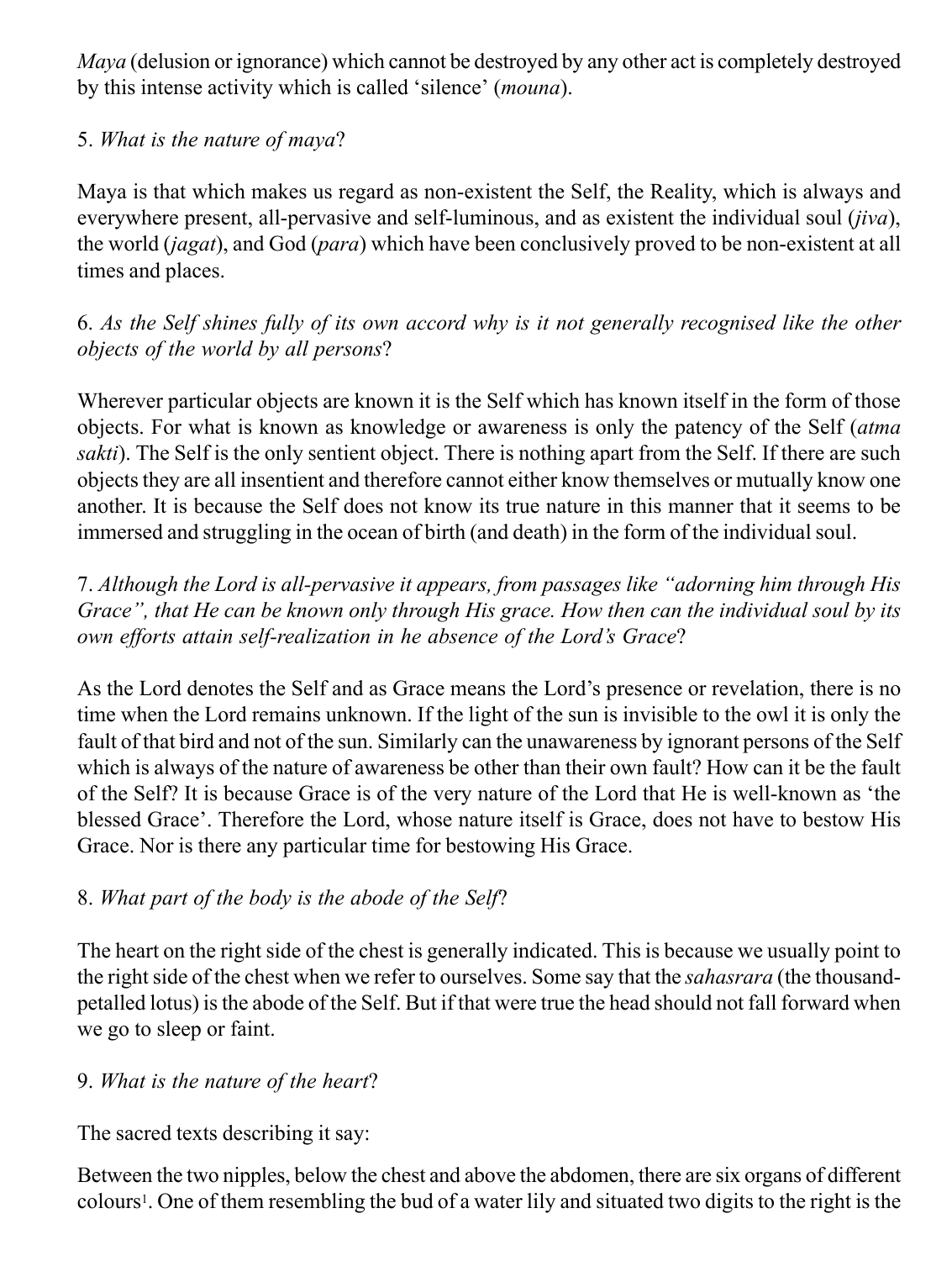heart. It is inverted and within it is a tiny orifice which is the seat of dense darkness (ignorance) full of desires. All the psychic nerves (*nadis*) depend upon it. It is the abode of the vital forces, the mind and the light (of consciousness). (*See Appendix to Reality in Forty Verses 18 -19*).

 $\mathcal{L}_\text{max}$  , where  $\mathcal{L}_\text{max}$  and  $\mathcal{L}_\text{max}$  and  $\mathcal{L}_\text{max}$ 1. These are not the same as the Chakras.

But, although it is described thus, the meaning of the word heart (*hrdayam*) is the Self (*atman*). As it is denoted by the terms existence, consciousness, bliss, eternal and plenum (*sat, chit, anandam, nityam, purnam*) it has no differences such as exterior and interior or up and down. That tranquil state in which all thoughts come to an end is called the state of the Self. When it is realized as it is, there is no scope for discussions about its location inside the body or outside.

10. *Why do thoughts of many objects arise in the mind even when there is no contact with external objects*?

All such thoughts are due to latent tendencies (*purva samskaras*). They appear only to the individual consciousness (*jiva*) which has forgotten its real nature and become externalised. Whenever particular things are perceived, the enquiry "Who is it that sees them"? should be made; they will then disappear at once.

11. *How do the triple factors (i.e., knower, known and knowledge), which are absent in deep sleep, samadhi, etc., manifest themselves in the Self (in the states of waking and dreaming)*?

From the Self there arise in succession

(i) *Chidabhasa* (reflected consciousness) which is a kind of luminosity.

(ii) *Jiva* (the individual consciousness) or the seer or the first concept.

(iii) Phenomena, that is the world.

12. *Since the Self is free from the notions of knowledge and ignorance how can it be said to pervade the entire body in the shape of sentience or to impart sentience to the senses*?

Wise men say that there is a connection between the source of the various psychic nerves and the Self, that this is the knot of the heart, that the connection between the sentient and the insentient will exist until this is cut asunder with the aid of true knowledge, that just as the subtle and invisible force of electricity travels through wires and does many wonderful things, so the force of the Self also travels through the psychic nerves and, pervading the entire body, imparts sentience to the senses, and that if this knot is cut the Self will remain as it always is, without any attributes.

13. *How can there be a connection between the Self which is pure knowledge and the triple factors which are relative knowledge*?

This is, in a way, like the working of a cinema as shown below:-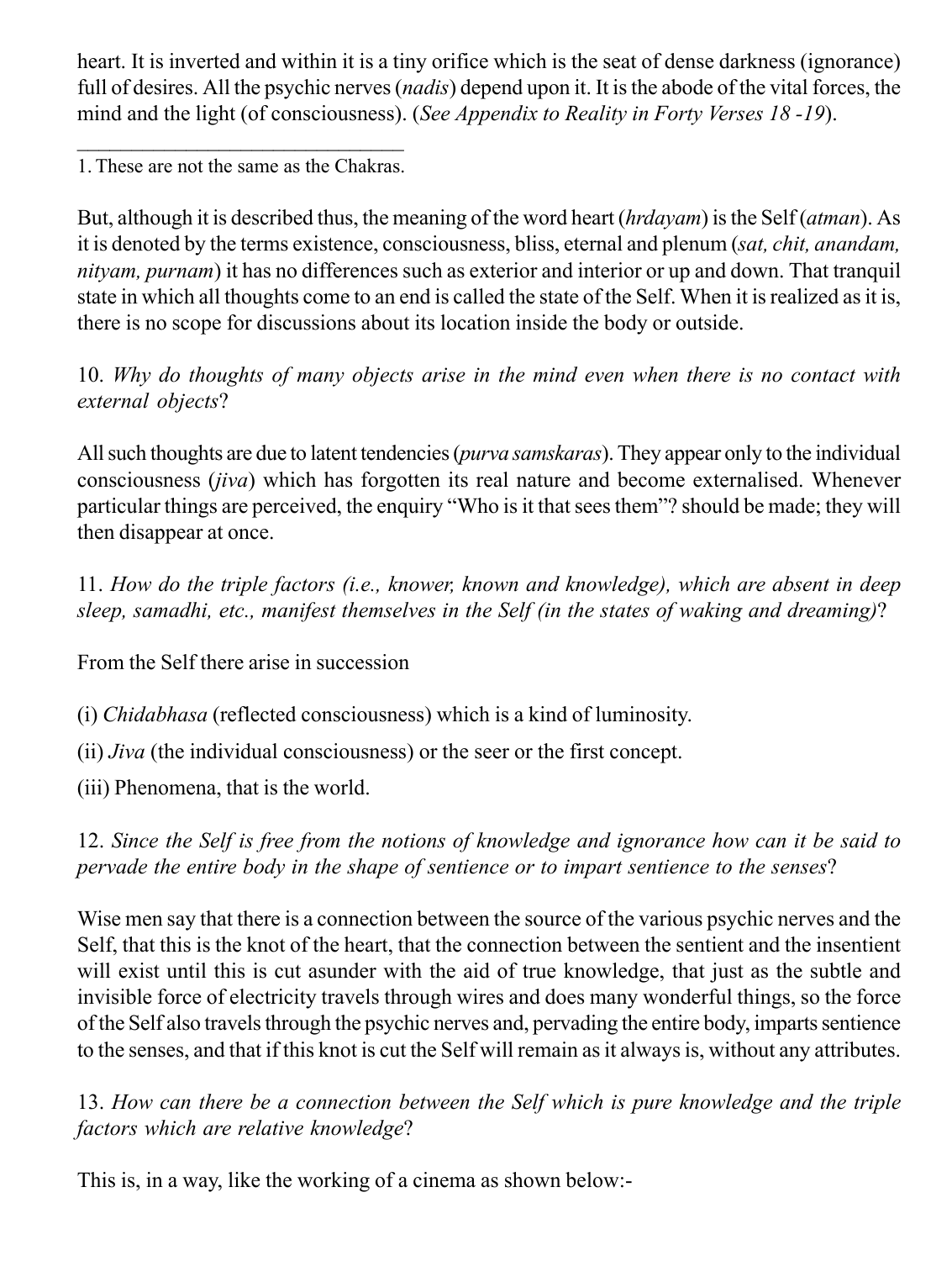|                                                   | <b>CINEMA SHOW</b>                                                                                                                                                                                                                                                                                                                                                                                                            |                                                                  | <b>SELF</b>                                                                                                                                                                                                                                                                                                                                                                                                                                                                     |
|---------------------------------------------------|-------------------------------------------------------------------------------------------------------------------------------------------------------------------------------------------------------------------------------------------------------------------------------------------------------------------------------------------------------------------------------------------------------------------------------|------------------------------------------------------------------|---------------------------------------------------------------------------------------------------------------------------------------------------------------------------------------------------------------------------------------------------------------------------------------------------------------------------------------------------------------------------------------------------------------------------------------------------------------------------------|
| 1/<br>2/<br>$\frac{3}{2}$<br>4/<br>5/<br>6/<br>7/ | The lamp inside (the apparatus)<br>The lens in front of the lamp<br>The film which is a long series of (separate)<br>photos).<br>The lens, the light passing through it and the<br>lamp, which together form the focused light.<br>The light passing through the lens and falling on<br>the screen.<br>The various kinds of pictures appearing in the<br>light of the screen.<br>The mechanism which sets the film in motion. | $\mathfrak{2}_{\mathfrak{l}}$<br>$\frac{3}{ }$<br>4/<br>5/<br>6/ | The Self<br>The pure (sattvic) mind close to the Self.<br>The stream of latent tendencies consisting of<br>subtle thoughts.<br>The mind, the illumination of it and the Self,<br>which together form the seer or the Jiva.<br>The light of the Self emerging from the mind<br>through the senses, and falling on the world.<br>The various forms and names appearing as the<br>objects perceived in the light of the world.<br>The divine law manifesting the latent tendencies |
|                                                   |                                                                                                                                                                                                                                                                                                                                                                                                                               |                                                                  | of the mind.                                                                                                                                                                                                                                                                                                                                                                                                                                                                    |

Just as the pictures appear on the screen as long as the film throws the shadows through the lens, so the phenomenal world will continue to appear to the individual in the waking and dream states as long as there are latent mental impressions. Just as the lens magnifies the tiny specks on the film to a huge size and as a number of pictures are shown in a second, so the mind enlarges the sproutlike tendencies into tree-like thoughts and shows in a second innumerable worlds. Again, just as there is only the light of the lamp visible when there is no film, so the Self alone shines without the triple factors when the mental concepts in the form of tendencies are absent in the states of deep sleep, swoon and samadhi. Just as the lamp illumines the lens, etc., while remaining unaffected, the Self illumines the ego (*chidabhasa*), etc., while remaining unaffected.

## 14. *What is dhyana (meditation)*?

It is abiding as one's Self without swerving in any way from one's real nature and without feeling that one is meditating. As one is not in the least conscious of the different states (waking, dreaming, etc.) in this condition, the sleep (noticeable) here is also regarded as *dhyana*.

## 15. *What is the difference between dhyana and samadhi*?

*Dhyana* is achieved through deliberate mental effort; in *samadhi* there is no such effort.

## 16. *What are the factors to be kept in view in dhyana* ?

 $\mathcal{L}_\text{max}$  , and the set of the set of the set of the set of the set of the set of the set of the set of the set of the set of the set of the set of the set of the set of the set of the set of the set of the set of the

It is important for one who is established in his Self (*atma nista*) to see that he does not swerve in the least from this absorption. By swerving from his true nature he may see before him bright effulgences, etc., or hear (unusual) sounds or regard as real the visions of gods appearing within or outside himself. He should not be deceived by these and forget himself.

(ii) Until the mind becomes established in itself some kind of *bhavana* (contemplation of a personified god or goddess with deep emotion and religious feeling) is essential. Otherwise the mind will be frequently assailed by wayward thoughts or sleep.

*NOTE:* (i) If the moments that are wasted in thinking of the objects which are not the Self, are spent on enquiry into the Self, Self-Realization will be attained in a very short time.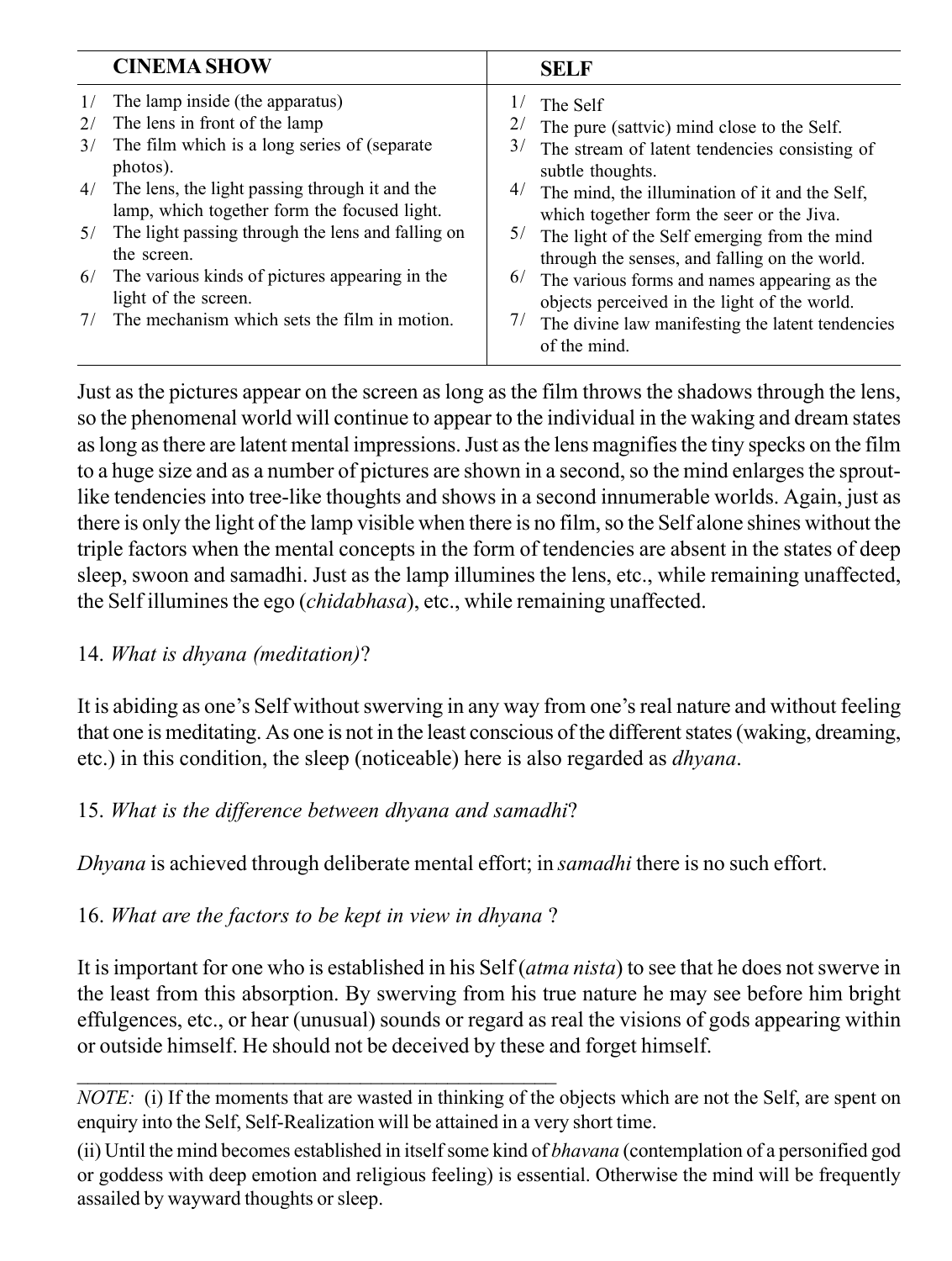(iii) Without spending all the time in practising *bhavanas* like 'I am Siva' or 'I am Brahman', which are regarded as *nirgunopasana* (contemplation of the attributeless Brahman), the method of enquiry into oneself should be practised as soon as the mental strength which is the result of such *upasana* (contemplation) is attained.

(iv) The excellence of the practice (*sadhana*) lies in not giving room for even a single mental concept (*vritti*)

# 17. *What are the rules of conduct which an aspirant (sadhaka) should follow*?

Moderation in food, moderation in sleep and moderation in speech.

# 18. *How long should one practice*?

Until the mind attains effortlessly its natural state of freedom from concepts, that is till the sense of 'I' and 'mine' exists no longer.

# 19. *What is the meaning of dwelling in solitude (ekanta vasa)*?

As the Self is all-pervasive it has no particular place for solitude. The state of being free from mental concepts is called 'dwelling in solitude'.

# 20. *What is the sign of wisdom (viveka)*?

Its beauty lies in remaining free from delusion after realising the truth once. There is fear only for one who sees at least a slight difference in the Supreme Brahman. So long as there is the idea that the body is the Self one cannot be a realizer of truth whoever he might be.

21. *If everything happens according to karma (prarabdha: the result of one's acts in the past) how is one to overcome the obstacles to meditation (dhyana)*?

Prarabdha concerns only the out-turned, not the in-turned mind. One who seeks his real Self will not be afraid of any obstacle.

# 22. *Is asceticism (sanyasa) one of the essential requisites for a person to become established in the Self (atma nista)*?

The effort that is made to get rid of attachment to one's body is really towards abiding in the Self. Maturity of thought and enquiry alone removes attachment to the body, not the stations of life (*asramas*), such as student (*brahmachari*), etc. For the attachment is in the mind while the stations pertain to the body. How can bodily stations remove the attachment in the mind? As maturity of thought and enquiry pertain to the mind these alone can, by enquiry on the part of the same mind, remove the attachments which have crept into it through thoughtlessness. But, as the discipline of asceticism (*sanyasasrama*) is the means for attaining dispassion (*vairagya*), and as dispassion is the means for enquiry, joining an order of ascetics may be regarded, in a way, as a means of enquiry through dispassion. Instead of wasting one's life by entering the order of ascetics before one is fit for it, it is better to live the householder's life. In order to fix the mind in the Self which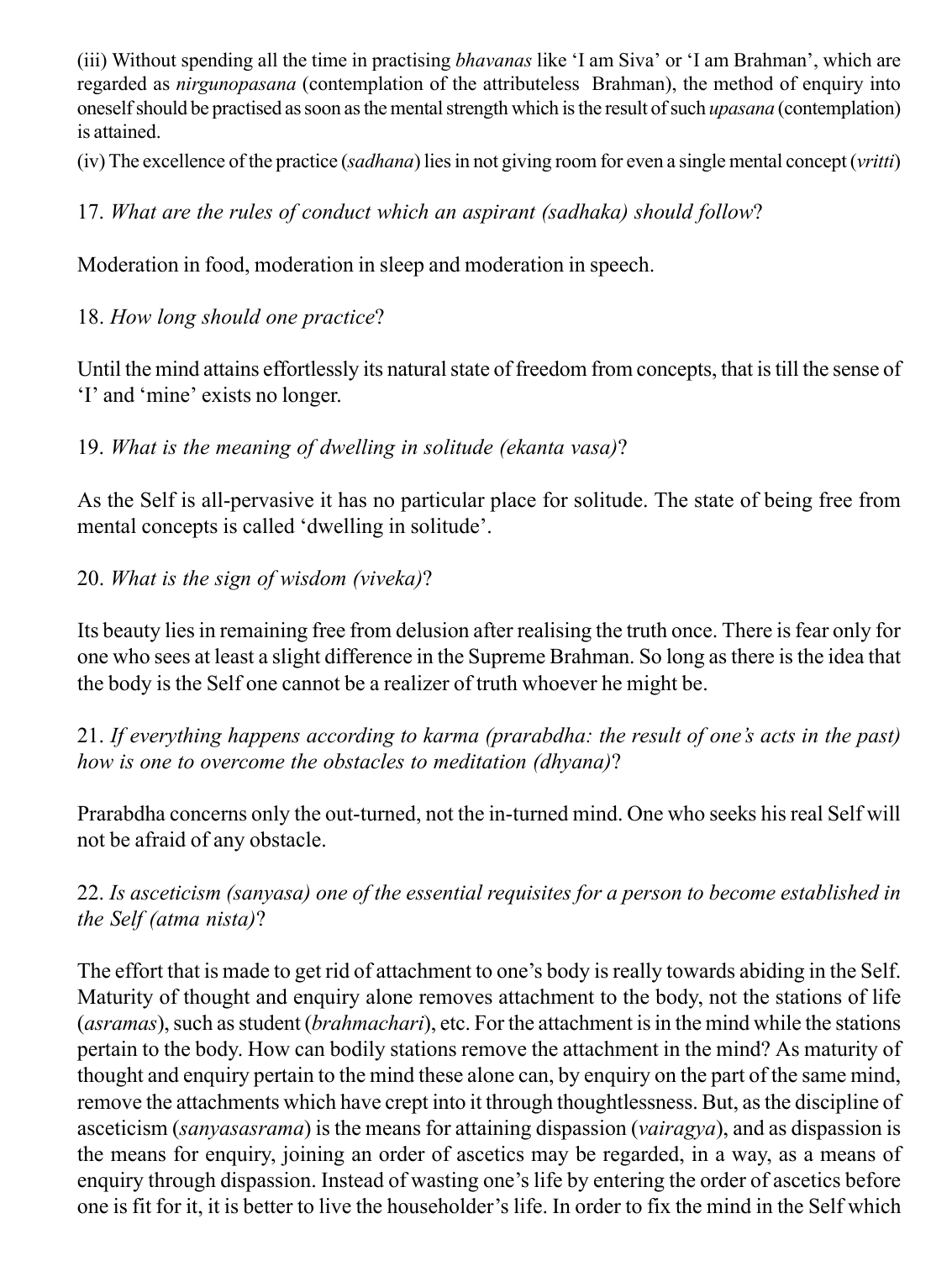is its true nature it is necessary to separate it from the family of fancies (*samkalpas*) and doubts (*vikalpas*), that is to renounce the family (*samsara*) in the mind. This is the real asceticism.

# 23. *It is an established rule that so long as there is the least idea of I-am-the-doer, Self-knowledge cannot be attained, but is it possible for an aspirant who is a householder to discharge his duties properly without this sense*?

As there is no rule that action should depend upon a sense of being the doer it is unnecessary to doubt whether any action will take place without a doer or an act of doing. Although the officer of a government treasury may appear, in the eyes of others, to be doing his duty attentively and responsibly all day long, he will be discharging his duties without attachment, thinking 'I have no real connection with all this money' and without a sense of involvement in his mind. In the same manner a wise householder may also discharge without attachment the various household duties which fall to his lot according to his past karma, like a tool in the hands of another. Action and knowledge are not obstacles to each other.

# 24. *Of what use to his family is a wise householder who is unmindful of his bodily comforts and of what use is his family to him*?

Although he is entirely unmindful of his bodily comforts, if, owing to his past karma, his family have to subsist by his efforts, he may be regarded as doing service to others. If it is asked whether the wise man derives any benefit from the discharge of domestic duties, it may be answered that, as he has already attained the state of complete satisfaction which is the sum total of all benefits and the highest good of all, he does not stand to gain anything more by discharging family duties.

# 25. *How can cessation of activity (nivritti) and peace of mind be attained in the midst of household duties which are of the nature of constant activity*?

As the activities of the wise man exist only in the eyes of others and not in his own, although he may be accomplishing immense tasks, he really does nothing. Therefore his activities do not stand in the way of inaction and peace of mind. For he knows the truth that all activities take place in his mere presence and that he does nothing. Hence he will remain as the silent witness of all the activities taking place.

26. *Just as the Sage's past karma is the cause of his present activities will not the impressions (vasanas) caused by his present activities adhere to him in future*?

Only one who is free from all the latent tendencies (*vasanas*) is a Sage. That being so how can the tendencies of karma affect him who is entirely unattached to activity?

## 27. *What is the meaning of brahmacharya*?

Only enquiry into Brahman should be called brahmacharya.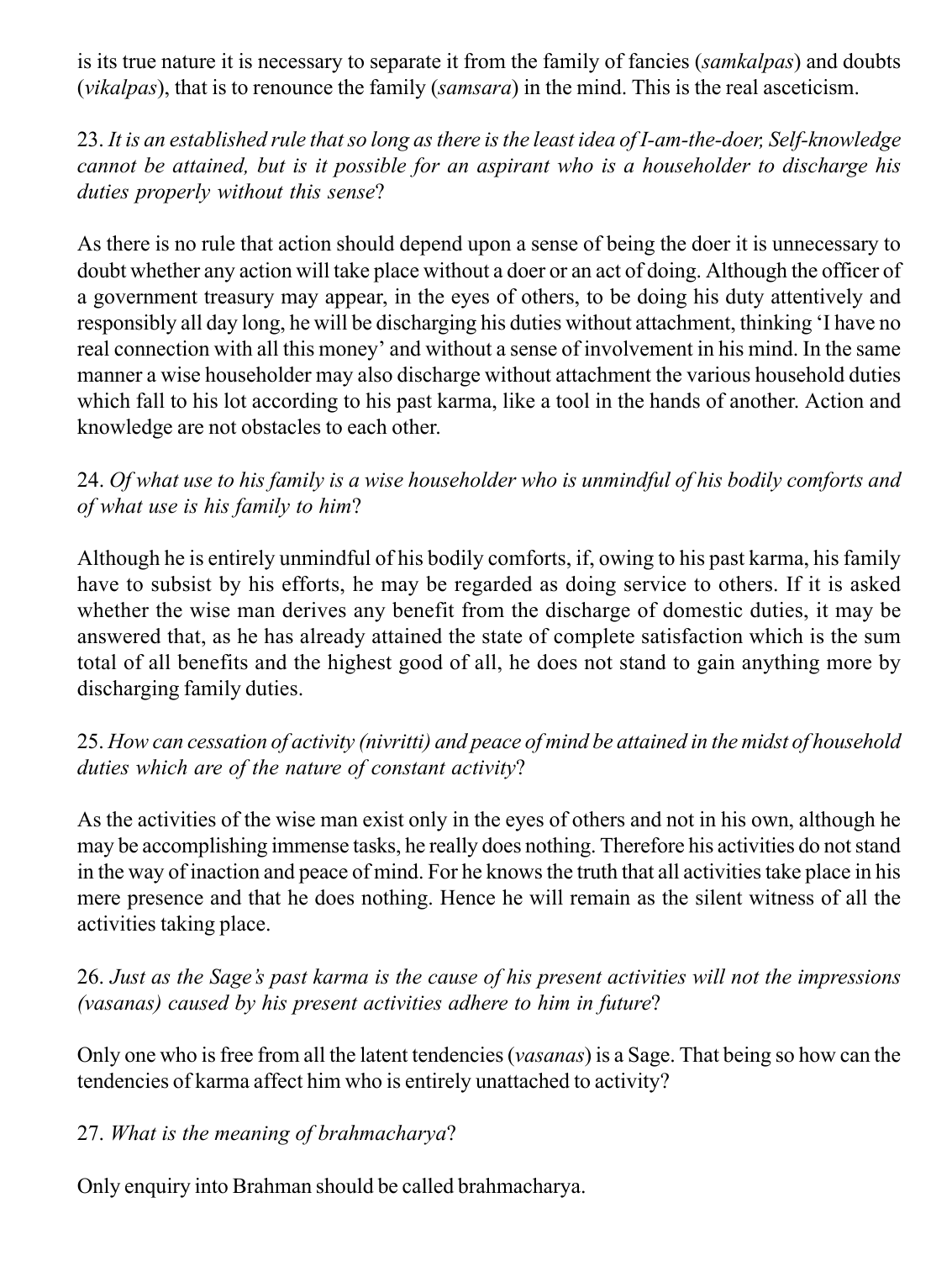28. *Will the practice of brahmacharya which is followed in conformity with the (four) orders of life (asramas) be a means of knowledge*?

As the various means of knowledge, such as control of senses, etc., are included in *brahmacharya* the virtuous practices duly followed by those who belong to the order of students (*brahmacharins*) are very helpful for their improvement.

29. *Can one enter the order of ascetics (sanyasa) directly from the order of students (brahmacharya)*?

Those who are competent need not formally enter the orders of *brahmacharya*, etc., in the order laid down. One who has realized his Self does not distinguish between the various orders of life. Therefore no order of life either helps or hinders him.

30. *Does an aspirant (sadhaka) lose anything by not observing the rules of caste and orders of life*?

As the attainment (*anusthana, lit.* practice) of knowledge is the supreme end of all other practices, there is no rule that one who remains in any one order of life and constantly acquires knowledge is bound to follow the rules laid down for that order of life. If he follows the rules of caste and orders of life he does so for the good of the world. He does not derive any benefit by observing the rules. Nor does he lose anything by not observing them.

## CHAPTER III

#### **EXPERIENCE** (*Anubhava*)

#### 1. *What is the light of consciousness*?

It is the self-luminous existence-consciousness which reveals to the seer the world of names and forms both inside and outside. The existence of this existence-consciousness can be inferred by the objects illuminated by it. It does not become the object of consciousness.

## 2. *What is knowledge* (*vijnana*)?

It is that tranquil state of existence-consciousness which is experienced by the aspirant and which is like the waveless ocean or the motionless ether.

## 3. *What is bliss*?

It is the experience of joy (or peace) in the state of *vijnana* free of all activities and similar to deep sleep. This is also called the state of *kevala nirvikalpa* (remaining without concepts).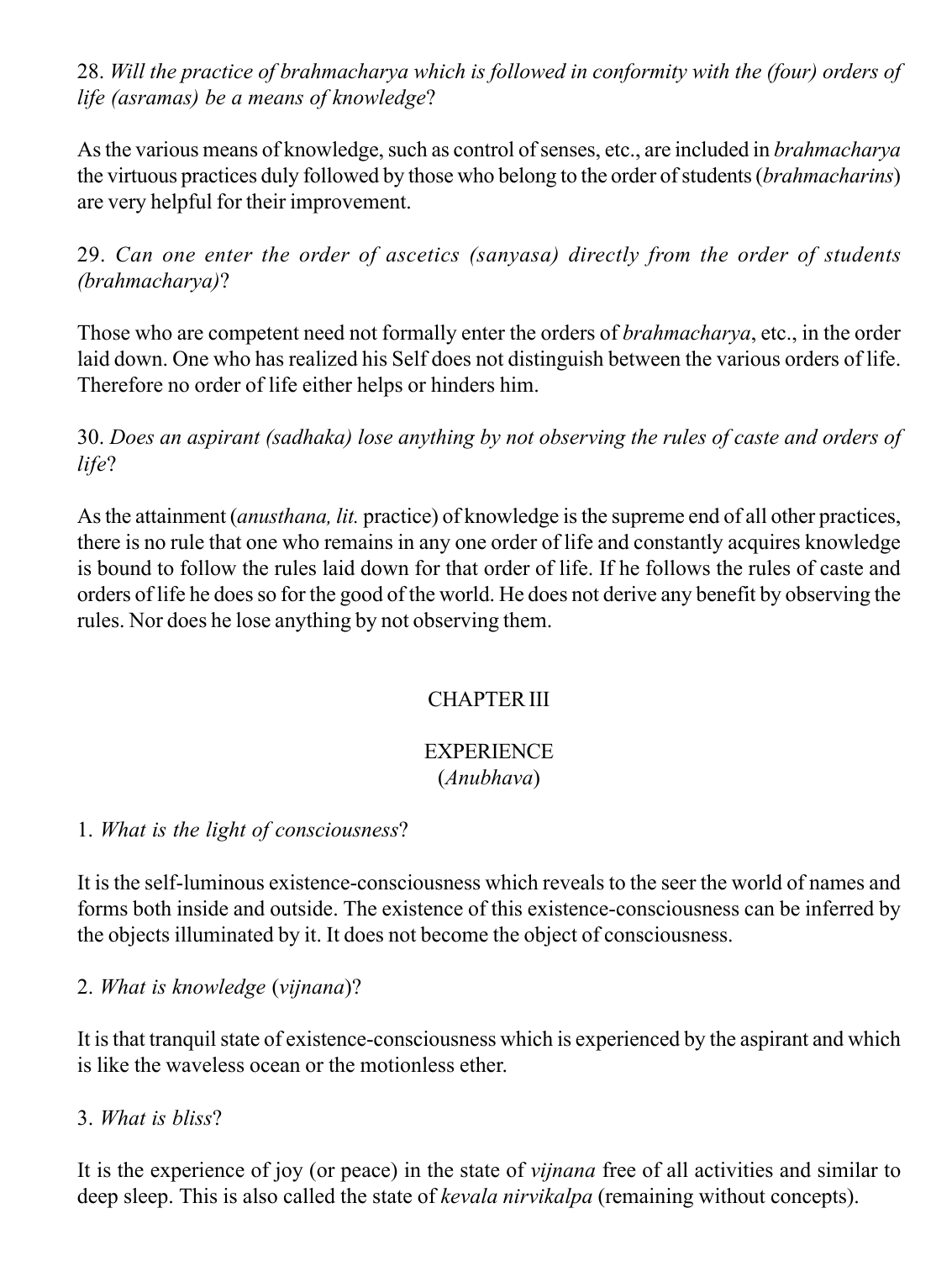#### 4. *What is the state beyond bliss*?

 $\mathcal{L}_\text{max}$  , and the set of the set of the set of the set of the set of the set of the set of the set of the set of the set of the set of the set of the set of the set of the set of the set of the set of the set of the

It is the state of unceasing peace of mind which is found in the state of absolute quiescence, *jagrat-sushupti* (*lit.* sleep with awareness) which resembles inactive deep sleep. In this state, in spite of the activity of the body and the senses, there is no external awareness, like a child immersed in sleep1 (who is not conscious of the food given to him by his mother). A yogi who is in this state is inactive even while engaged in activity. This is also called *sahaja nirvikalpa samadhi* (natural state of absorption in oneself without concepts).

1. The acts of sleeping children like eating and drinking are acts only in the eyes of others and not in their own. They do not therefore really do those acts in spite of their appearing to do them.

## 5. *What is the authority for saying that the entire moving and unmoving worlds depend upon oneself*?

The Self means the embodied being. It is only after the energy, which was latent in the state of deep sleep, emerges with the idea of 'I' that all objects are experienced. The Self is present in all perceptions as the perceiver. There are no objects to be seen when the 'I' is absent. For all these reasons it may undoubtedly be said that everything comes out of the Self and goes back to the Self.

# 6. *As the bodies and the selves animating them are everywhere actually observed to be innumerable how can it be said that the Self is only one*?

If the idea 'I am the body' is accepted<sup>1</sup>, the selves are multiple. The state in which this idea vanishes is the Self since in that state there are no other objects. It is for this reason that the Self is regarded as one only.

1. The idea that one is one's body is what is called hrdaya-granthi (knot of the heart). Of the various knots this knot, which binds together what is conscious with what is insentient, is what causes bondage.

7. *What is the authority for saying that Brahman can be apprehended by the mind and at the same time that it cannot be apprehended by the mind*?

It cannot be apprehended by the impure mind but can be apprehended by the pure mind.

8. *What is pure mind and what is impure mind*?

 $\mathcal{L}_\text{max}$  and the contract of the contract of the contract of the contract of the contract of the contract of the contract of the contract of the contract of the contract of the contract of the contract of the contrac

When the indefinable power of Brahman separates itself from Brahman and, in union with the reflection of consciousness (*chidabhasa*) assumes various forms, it is called the impure mind. When it becomes free from the reflection of consciousness (*abhasa*), through discrimination, it is called the pure mind. Its state of union with the Brahman is its apprehension of Brahman. The energy which is accompanied by the reflection of consciousness is called the impure mind and its state of separation from Brahman is its non-apprehension of Brahman.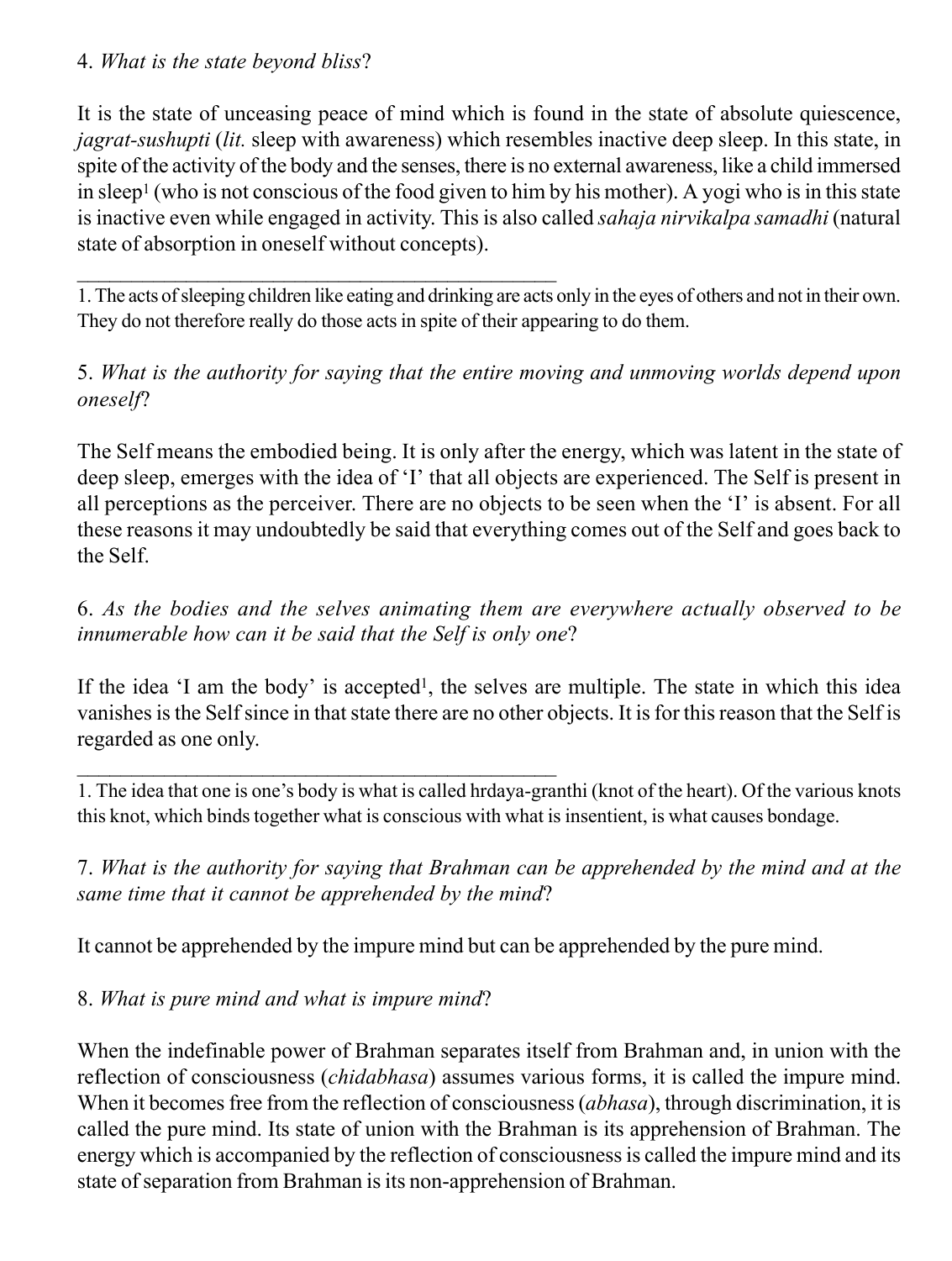9. *Is it possible to overcome, even while the body exists, the karma (prarabdha) which is said to last till the end of the body*?

Yes. If the agent (doer) upon whom the karma depends, namely the ego, which has come into existence between the body and the Self, merges in its source and loses its form, will the karma which depends upon it alone survive? Therefore when there is no 'I' there is no karma.

10. *As the Self is existence and consciousness, what is the reason for describing it as different from the existent and the non-existent, the sentient and the insentient*?

Although the Self is real, as it comprises everything, it does not give room for questions involving duality about its reality or unreality. Therefore it is said to be different from the real and the unreal. Similarly, even though it is consciousness, since there is nothing for it to know or to make itself known to, it is said to be different from the sentient and the insentient.

## CHAPTER IV

#### ATTAINMENT (*Arudha*)

## 1. *What is the state of attainment of knowledge*?

It is firm and effortless abidance in the Self in which the mind which has become one with the Self does not subsequently emerge again at any time. That is, just as everyone usually and naturally has the idea, 'I am not a goat nor a cow nor any other animal but a man', when he thinks of his body, so also when he has the idea 'I am not the principles (*tatwas*) beginning with the body and ending with sound (*nada*), but the Self which is existence, consciousness and bliss', the innate self-consciousness (*atmaprajna*), he is said to have attained firm knowledge.

2. *To which of the seven stages of knowledge (jnana-bhoomikas)\* does the sage (jnani) belong*?

He belongs to the fourth stage.

3. *If that is so why have three more stages superior to it been distinguished*?

The marks of the stages four to seven are based upon the experiences of the realized person (*jivanmukta*). They are not states of knowledge and release. So far as knowledge and release are concerned no distinction whatever is made in these four stages.

 $\mathcal{L}_\text{max}$  , where  $\mathcal{L}_\text{max}$  and  $\mathcal{L}_\text{max}$  and  $\mathcal{L}_\text{max}$ 

<sup>\*</sup> The seven *jnana bhoomikas* are:-

<sup>1.</sup> *subheccha* (the desire for enlightenment).

<sup>2.</sup> *vicharana* (enquiry).

<sup>3.</sup> *tanumanasa* (tenuous mind).

<sup>4.</sup> *satwapatti* (self-realization).

<sup>5.</sup> *asamsakti* (non-attachment).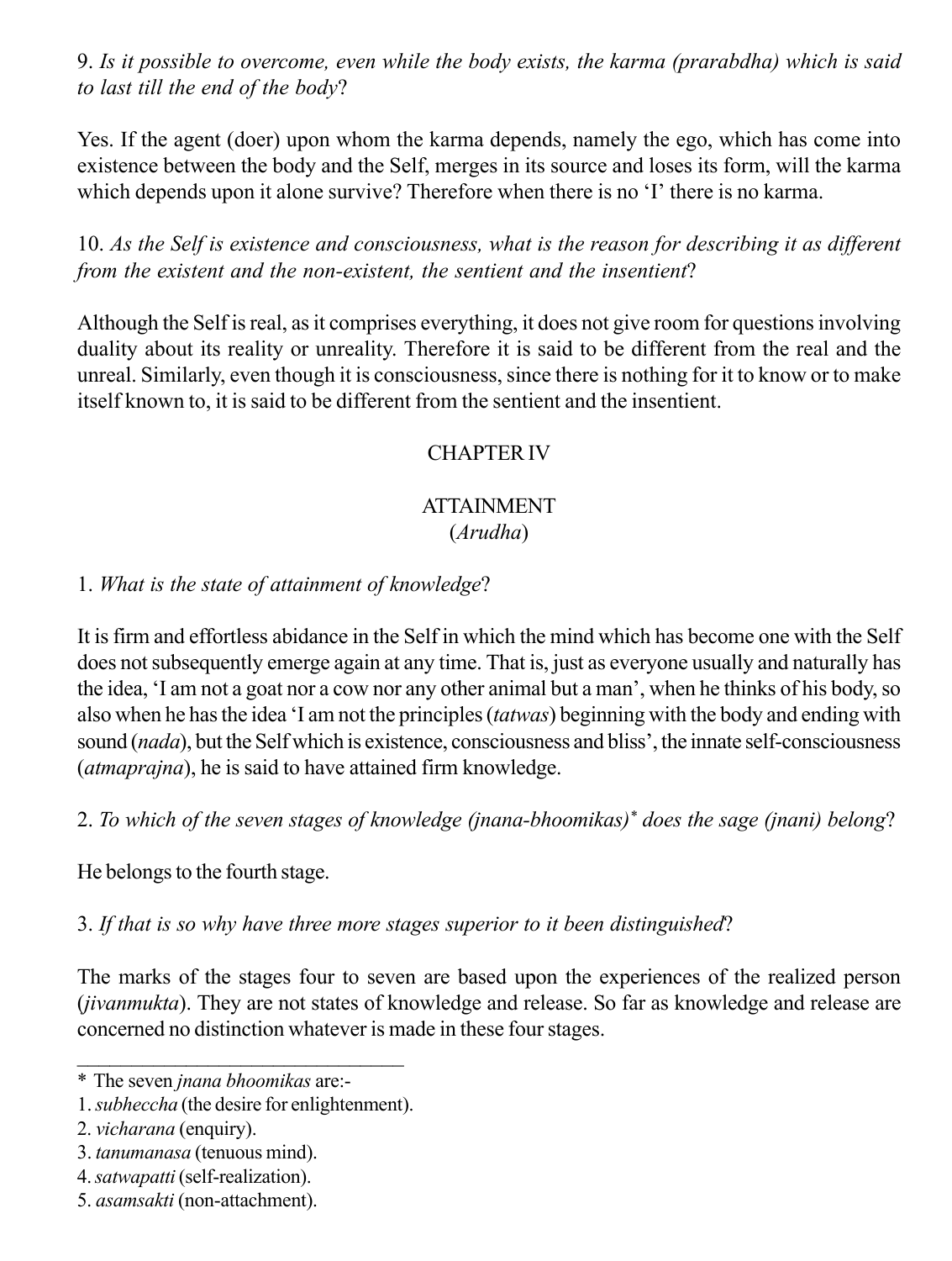6. *padarthabhavana* (non-perception of objects). 7. *turyaga* (transcendence).

Those who have attained the last four *bhoomikas* are called *brahmavit, brahmavidvara, brahmavidvariya* and *brahmavid varistha* respectively.

4. *As liberation is common to all, why is the varistha (lit. the most excellent) alone praised excessively*?

So far as the varistha's common experience of bliss is concerned he is extolled only because of the special merit acquired by him in his previous births which is the cause of it.

5. *As there is no one who does not desire to experience constant bliss what is the reason why all sages (jnanis) do not attain the state of varistha*?

It is not to be attained by mere desire or effort. Karma (*prarabdha*) is its cause. As the ego dies along with its cause even in the fourth stage (*bhoomika*), what agent is there beyond that stage to desire anything or to make efforts? So long as they make efforts they will not be sages (*jnanis*) . Do the sacred texts (*srutis*) which specially mention the *varistha* say that the other three are unenlightened persons?

6. *As some sacred texts say that the supreme state is that in which the sense organs and the mind are completely destroyed, how can that state be compatible with the experience of the body and the senses*?

If that were so there would not be any difference between that state and the state of deep sleep. Further how can it be said to be the natural state when it exists at one time and not at another? This happens, as stated before, to some persons according to their karma (*prarabdha*) for some time or till death. It cannot properly be regarded as the final state. If it could it would mean that all great souls and the Lord, who were the authors of the Vedantic works (*jnana granthas*) and the Vedas, were unenlightened persons. If the supreme state is that in which neither the senses nor the mind exist and not the state in which they exist, how can it be the perfect state (*paripurnam*)? As karma alone is responsible for the activity or inactivity of the sages, great souls have declared the state of *sahaja nirvikalpa* (the natural state without concepts) alone to be the ultimate state.

7. *What is the difference between ordinary sleep and waking sleep (jagrat sushupti)*?

In ordinary sleep there are not only no thoughts but also no awareness. In waking sleep there is awareness alone. That is why it is called awake while sleeping, that is the sleep in which there is awareness.

8. *Why is the Self described both as the fourth state (turiya) and beyond the fourth state (turiyatita)*?

Turiya means that which is the fourth. The experiencers (*jivas*) of the three states of waking, dreaming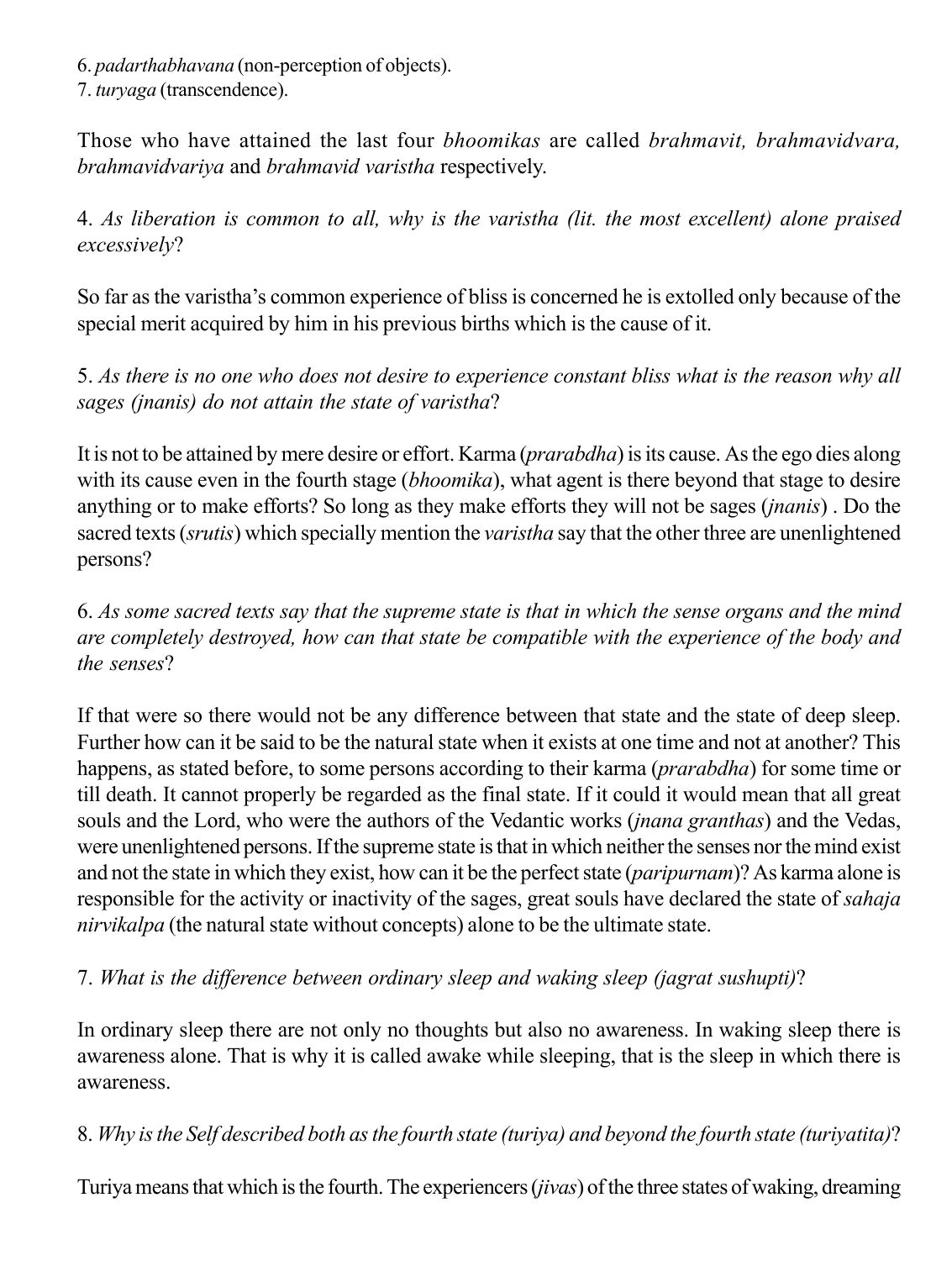and deep sleep, known as *visva, taijasa* and *prajna*, who wander successively in these three states, are not the Self. It is with the object of making this clear, namely that the Self is that which is different from them and which is the witness of these states, that it is called the fourth (*turiya*). When this is known the three experiencers disappear and the idea that the Self is a witness, that it is the fourth, also disappears. That is why the Self is described as beyond the fourth (*turiyatita*).

# 9. *What is the benefit derived by the sage from the sacred books (Srutis)*?

The sage who is the embodiment of the truths mentioned in the scriptures has no use for them.

# 10. *Is there any connection between the attainment of supernatural powers (siddhis) and Liberation (mukti)*?

Enlightened enquiry alone leads to Liberation. Supernatural powers are all illusory appearances created by the power of *maya* (*mayashakti*). Self-realization which is permanent is the only true accomplishment (*siddhi*). Accomplishments which appear and disappear, being the effect of *maya*, cannot be real. They are accomplished with the object of enjoying fame, pleasures, etc. They come unsought to some persons through their karma. Know that union with Brahman is the real aim of all accomplishments. This is also the state of Liberation (*aikya mukti*) known as union (*sayujya*).

# 11. *If this is the nature of Liberation (moksha) why do some scriptures connect it with the body and say that the individual soul can attain Liberation only when it does not leave the body*?

It is only if bondage is real that Liberation and the nature of its experiences have to be considered. So far as the Self (*Purusha*) is concerned it has really no bondage in any of the four states. As bondage is merely a verbal assumption according to the emphatic proclamation of the Vedanta system, how can the question of Liberation, which depends upon the question of bondage, arise when there is no bondage? Without knowing this truth, to enquire into the nature of bondage and Liberation, is like enquiring into the non-existent height, colour, etc., of a barren woman's son or the horns of a hare.

# 12. *If that is so, do not the descriptions of bondage and release found in the scriptures become irrelevant and untrue*?

No, they do not. On the contrary, the delusion of bondage fabricated by ignorance from time immemorial can be removed only by knowledge, and for this purpose the term 'Liberation' (*mukti*) has been usually accepted. That is all. The fact that the characteristics of Liberation are described in different ways proves that they are imaginary.

# 13. *If that is so, are not all efforts such as study (lit. hearing) reflection, etc., useless*?

No, they are not. The firm conviction that there is neither bondage nor liberation is the supreme purpose of all efforts. As this purpose of seeing boldly, through direct experience, that bondage and liberation do not exist, cannot be achieved except with the aid of the aforesaid practices, these efforts are useful.